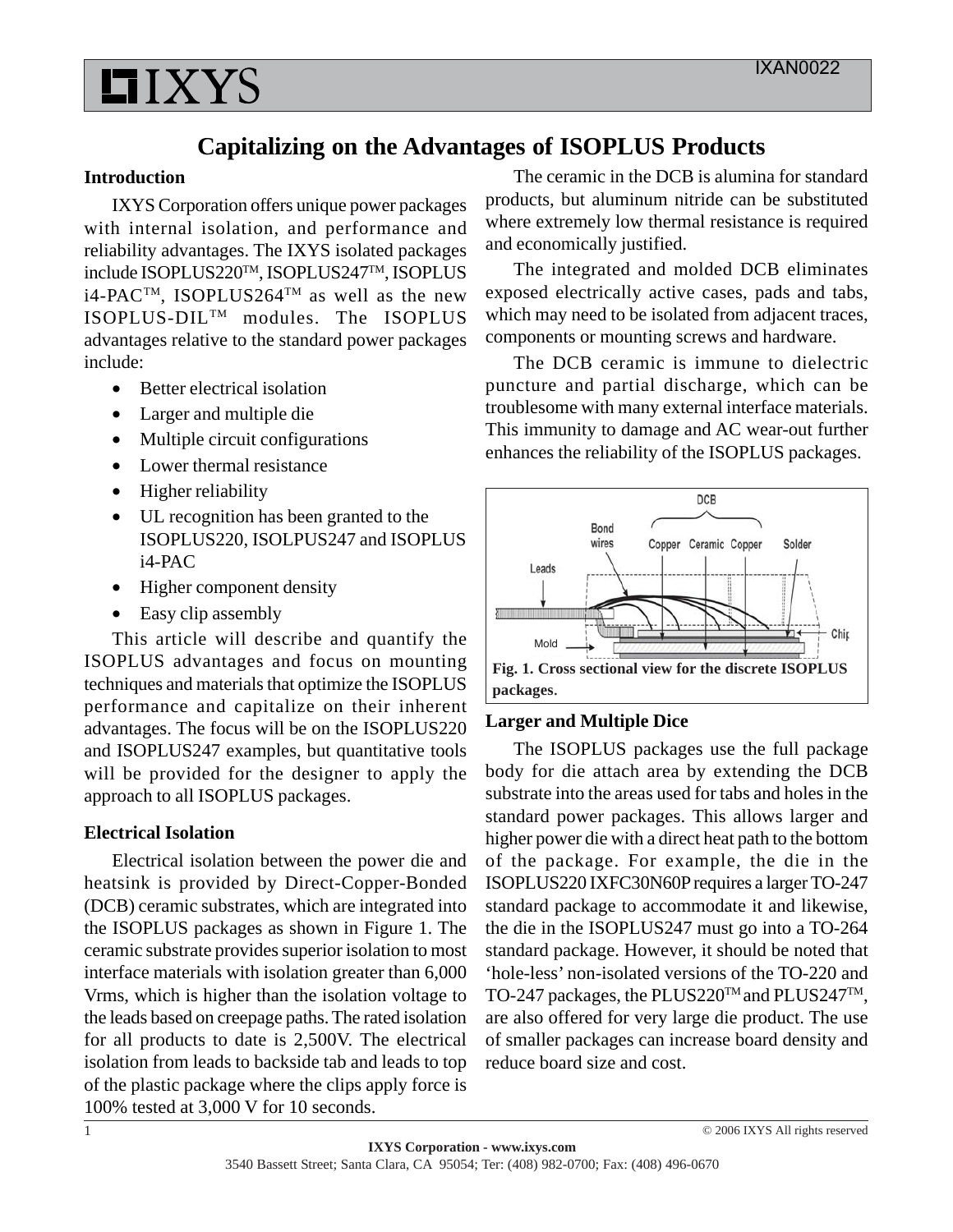

The ISOPLUS packages provide more internal space for multiple die and the DCB provides a natural technique for isolated metallization for multiple die attach pads and interconnecting traces. The multichip discrete power packages like the ISOPLUS220 and ISOPLUS247 led to the larger 4-lead and 5-lead



ISOPLUS264 and ISOPLUS i4-PAC as well as the ISOPLUS DIL modules, shown in the illustration with 5 power leads and 12 signal leads. Additional circuit configurations

are now available in ISOPLUS package options. Examples include AC switches, buck and boost configurations with either MOSFETs or IGBTs, common anode or series connected diodes, halfbridge and new 3-phase, Trench MOSFET bridges in the ISOPLUS-DIL package.

#### **Clip Assembly**

The ISOPLUS packages eliminate the mounting hole to allow a large DCB substrate, which improves isolation, reduces thermal resistance and allows a larger internal die area. The elimination of the mounting hole has become another advantage of the ISOPLUS package, because it allows the use of



component clips without special tab or hole isolation, and excessive isolation spacing.

Component clips can simplify assembly by eliminating mounting screws with their associated hardware like screws, threaded holes, washers and insulators. Furthermore, clips do not require controlled torque and clamping force as clips are predesigned for a given clamping force for a given package thickness..

Interface materials like silicone grease and thermal pads are often use with lower force clamps, and such materials and clamps can be used with the ISOPLUS packages. New high performance phase change materials often require much higher clamping forces to achieve the lowest possible thermal resistance. Kunze Folien offers a number of high force clamps for power packages.

• The Power Clip KU4-498 is an excellent clip for the ISOPLUS220 or ISOPLUS247 providing clamping force of 23 lbs, or 90 lbs per square inch for these two packages.

• The Power Clip KU4-499 is an excellent clip for the ISOPLUS247, ISOPLUS264 and ISOPLUS i4-PAC providing for providing a mounting force of 29 lbs.for these packages.

• The KU4-495 is a dual clip for mounting either two ISOPLUS220 or ISOPLUS packages sideby-side.

The clamping force for the KU4-498 and KU4- 499 power clips is shown in Figure 2 and is a function of clip displacement.. These clips are available in Multi Transistor Clip configurations, which can further simplify assembly, and multi transistor clips are easier to use with the ISOPLUS packages where all isolation is internal. Table 2 provides a Cross Reference between Kunze Power Clips and Power Semiconductor packages, both ISOPLUS and standard packages.

#### **Thermal Resistance**

The primary advantage of the ISOPLUS packages is that their exceptionally low thermal resistance

© 2006 IXYS All rights reserved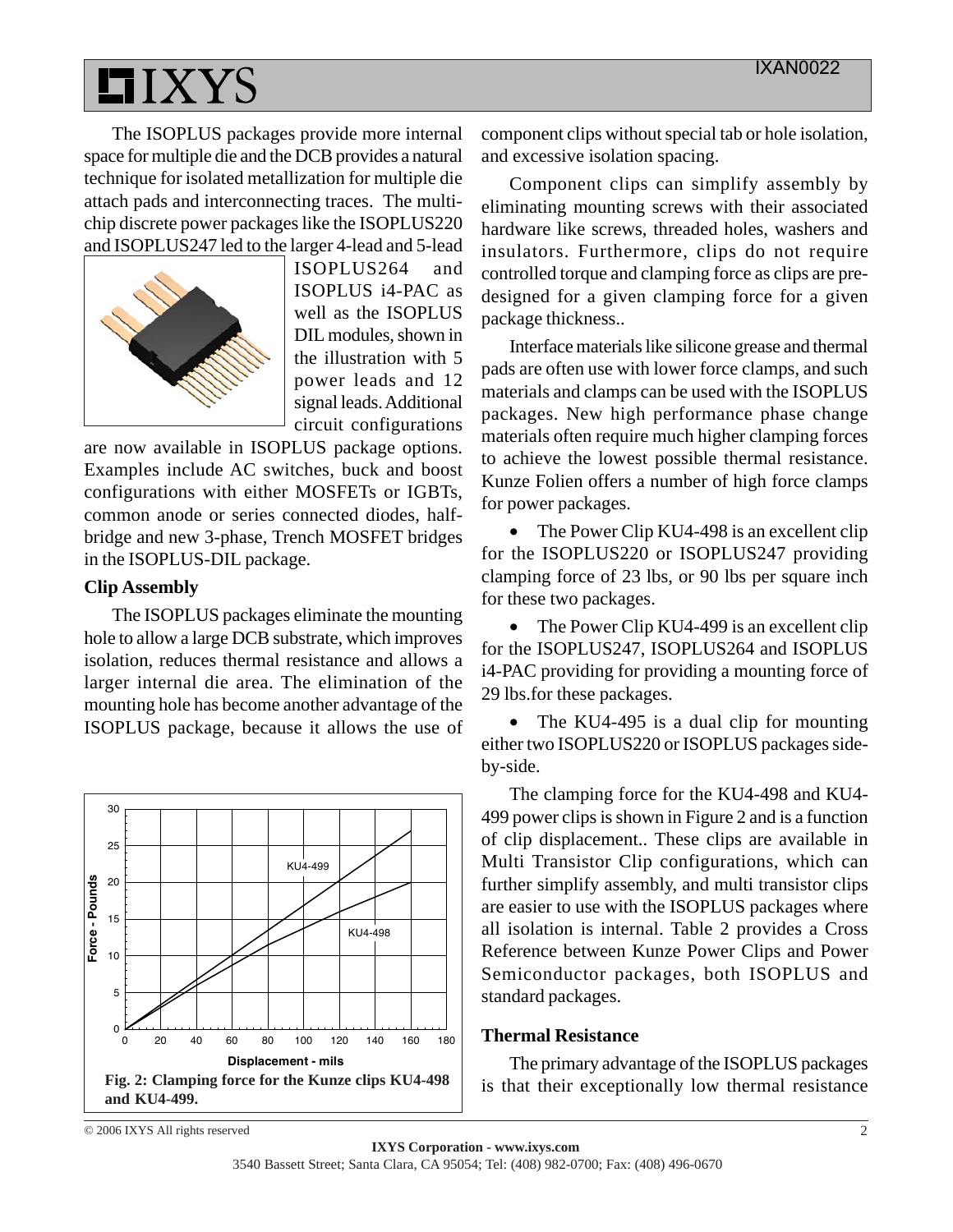

|  |  |  | Table 1: Thermal Resistance Junction-to-Case Comparison of |  |  |
|--|--|--|------------------------------------------------------------|--|--|
|  |  |  | <b>ISOPLUS Package Types to Standard Package Types</b>     |  |  |

| <b>Package Type</b>  | <b>ISOPLUS220</b>   | <b>PLUS220*</b>  | <b>ISOPLUS247</b>   | <b>PLUS247*</b> |
|----------------------|---------------------|------------------|---------------------|-----------------|
| Part Number          | IXFC30N60P          | IXFV30N60P       | IFR64N60P           | IXFX64N60P      |
| Die Size (mm)        | 8.9X7.4             | 8.9X7.4          | 14.2x10.6           | 14.2x10.6       |
| Clip Type            | KU4-498             | KU4-498          | KU4-499             | KU4-499         |
| Interface-Conductive | KU-ALF <sub>5</sub> | (NA)             | KU-ALF <sub>5</sub> | (NA)            |
| Interface-Isolated   | (NA)                | <b>KU-KG 2.5</b> | (NA)                | <b>KU-KG2.5</b> |
| $R(th)_{IC}$ (max)   | $0.75$ K/W          | $0.25$ K/W       | $0.35$ K/W          | $0.12$ K/W      |
| $R(th)_{cs}(max)$    | $0.07$ K/W          | $1.74$ K/W       | $0.05$ K/W          | $0.93$ K/W      |
| $R(th)_{rs}(max)$    | $0.82$ K/W          | $1.99$ K/W       | $0.40$ K/W          | $1.05$ K/W      |

\* 'Hole-less' versions of the ISOPLUS220 and ISOPLUS247 packages respectively.

 $(R<sub>(th)</sub>)$  from device junction to case, for power devices requiring isolation from the heatsink. The ISOPLUS packages can provide 10 to 50 percent lower  $R_{(th)j}$  than standard packages with the same die and external isolation. The greatest thermal advantages occur with larger die products, which are the focus of the ISOPLUS products.

The ISOPLUS packages are already isolated allowing direct mounting to heatsinks. However, the use of silicone grease, thermal pads, or one of the high performance conductive phase-change materials be used to reduce contact resistance. Kunze Folien offers state-of-the-art conductive phase change material, like the KU-ALF 5. Its thermal resistance is plotted versus applied pressure in Figure 3. Kunze Folien also provides state-of-the-art isolated, phase change materials, like KU-KG 2.5 for standard power packages. However, their thermal resistance per area can be more than ten times greater as evidenced in Figure 4.

The product examples shown in Table 1 are representative of the improvements that can be achieved with in the ISOPLUS220 and ISOPLUS247 packages with larger die products and with the recommended interface materials shown above.

© 2006 IXYS All rights reserved